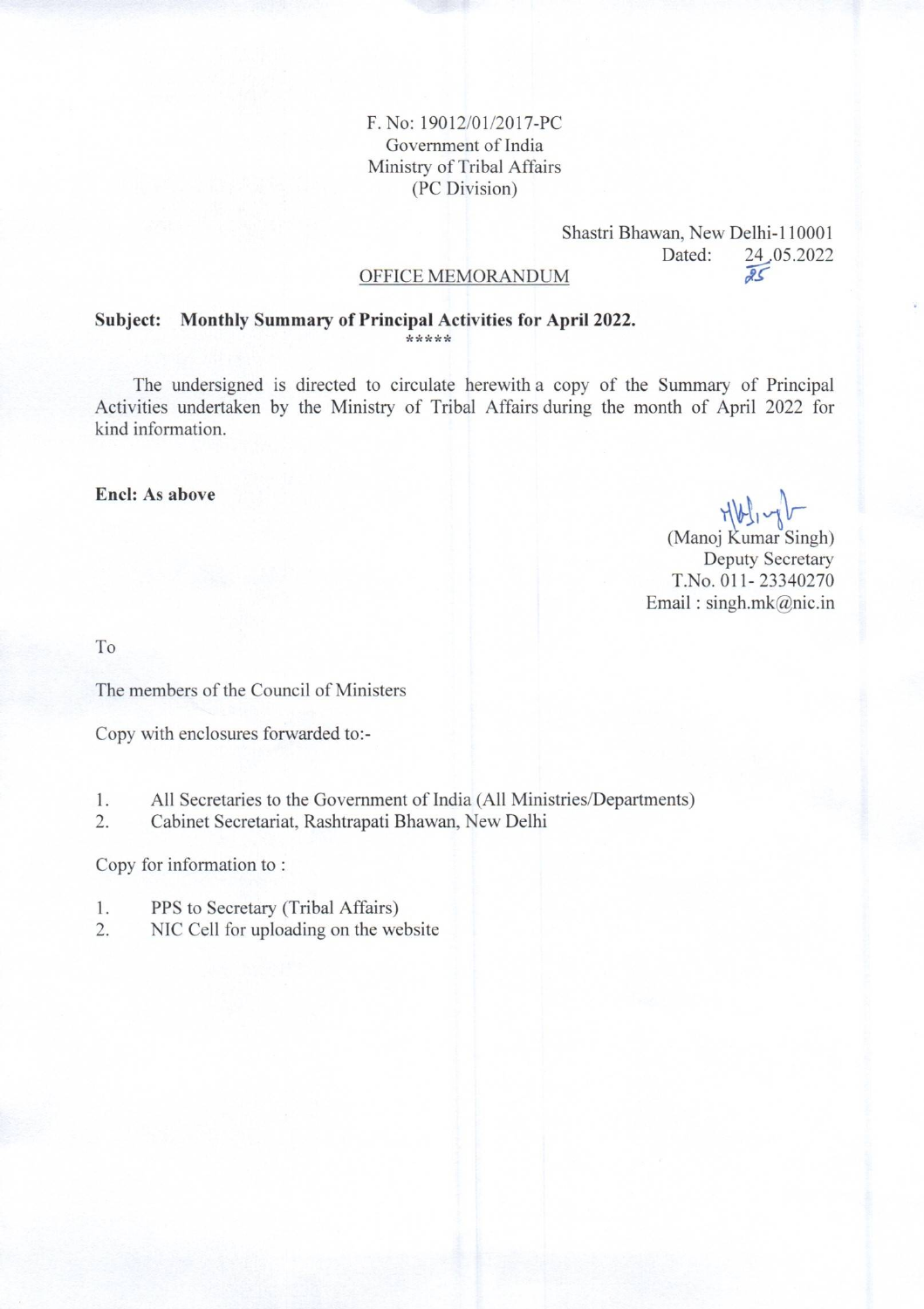## Government of India Ministry of Tribal Affairs

## Subject: Monthly Summary of Principal Activities for the month of April 2022.

\*\*\*\*\*

 This is regarding important activities of Ministry of Tribal Affairs during the month of April 2022.

### Eklavya Model Residential Schools

2. A meeting to discuss pending issues of EMRSs in the UT of Jammu & Kashmir and UT of Ladakh was held during the month.

2.1. A meeting to review implementation of the scheme of EMRS was held during the month

## National Scheduled Tribes Finance and Development Corporation (NSTFDC)

3. National Scheduled Tribes Finance and Development Corporation (NSTFDC) provides concessional financial assistance to eligible Scheduled Tribes for undertaking Self-Empowerment Venture. NSTFDC channelizes its funds through Government owned State Channelizing Agencies (SCAs), nominated by the respective State/ UT Governments, National Cooperative Development Corporation, certain PSU Banks, Regional Rural Banks and others. In this regard, the status of targets and achievements for the year 2022-23 is as under:

 $(7 \text{ in } \text{core})$ 

| SI. | <b>Items</b> | <b>Financial Year 2022-23</b> |                              | $\lambda$ in vivivi<br>Performance during the |
|-----|--------------|-------------------------------|------------------------------|-----------------------------------------------|
| No. |              | Annual<br><b>Target</b>       | Achievement as on 30.04.2022 | corresponding period of<br>previous year      |
|     | Sanction     | 250.00                        | 2.19                         | 0.27                                          |
|     | Disbursement | 240.00                        | 21.85                        | 2.75                                          |

Initially, based on estimated fund availability, it was estimated that the Corporation would be able to disburse approx. ₹240.00 crore. However, disbursement target for the year 2022-23 is yet to be finalised by the Deptt. of Public Enterprises.

3.1 Based on estimated fund availability during the year 2022-23, NSTFDC earmarked ₹250 crore as Notional Allocation amount for the said year and the Allocation Letters have been sent to the respective Channelizing agency(ies) with a request for forwarding loan proposals for availing finance from NSTFDC.

3.2 Meetings were held by the Zonal Officials (Bhopal) of NSTFDC with the representatives of Priyasakhi Mahila Sangh; ESAF Small Finance Bank; Survoday Small Finance Bank